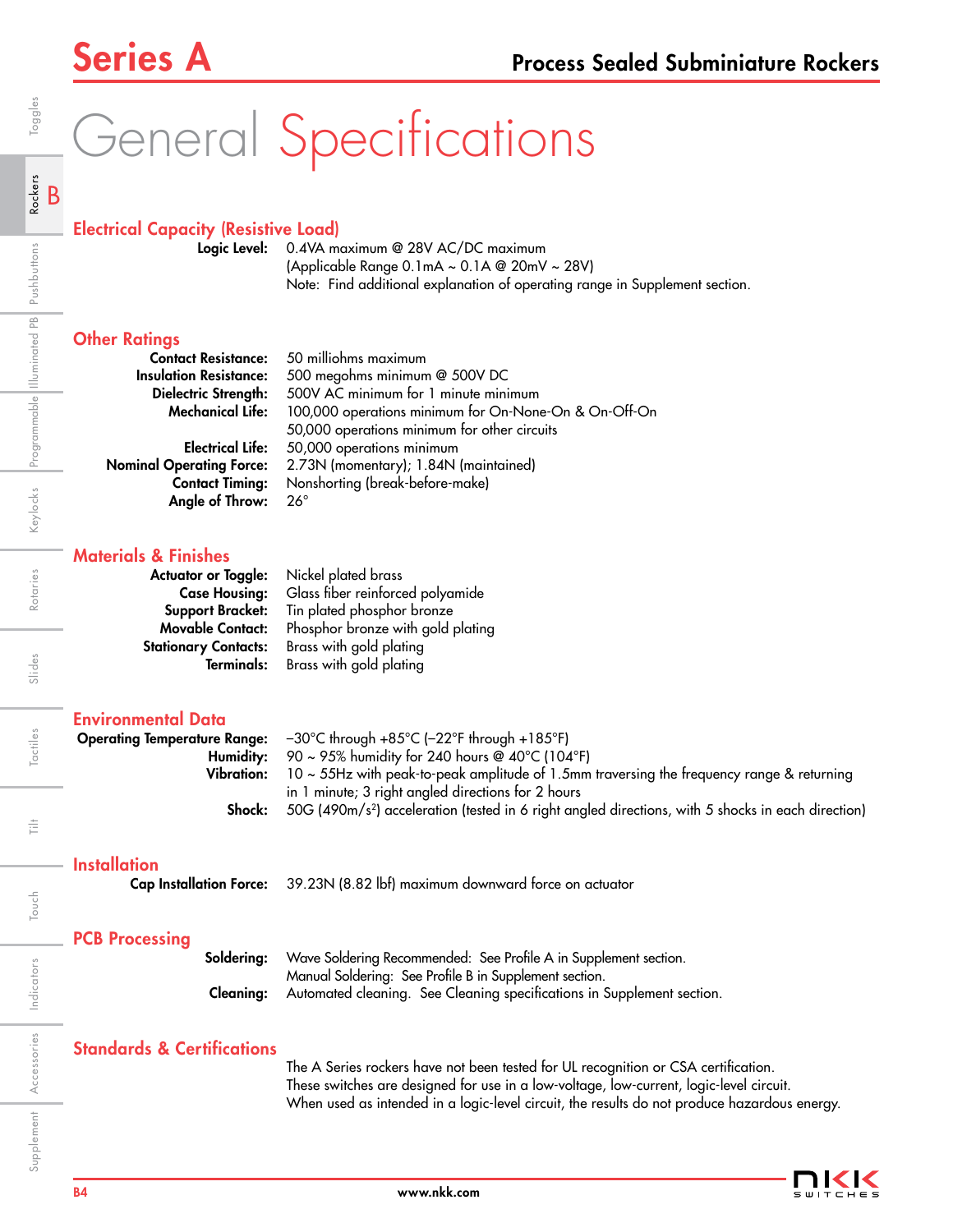## Distinctive Characteristics

Subminiature size saves space on PC boards.

Specifically developed for logic-level applications.

Totally sealed body construction prevents contact contamination and allows time- and moneysaving automated soldering and cleaning.

Award-winning STC contact mechanism with benefits unavailable in conventional mechanisms: smoother, positive detent actuation, increased contact stability and unparalleled logic-level reliability. (Additional STC details in Terms & Acronyms; see Supplement section.)

Molded-in, epoxy sealed or ultrasonically welded terminals lock out flux, solvents, and other contaminants.

.100" x .100" (2.54mm x 2.54mm) terminal spacing conforms to standard PC board grid spacing.

Matching indicators available.



Actual Size



B Rockers

Toggles

Keylocks Programmable Illuminated PB Pushbuttons

Rotaries

Slides

Tactiles

Supplement Accessories Indicators Touch I Touth Indicatives Publics Rotaries Reviocks Programmable Illuminated Pushbuttons R**ockers** Toggles Indicators Indicators Supplement **Accessories** Accessories

Touch Tilt

Touch

言

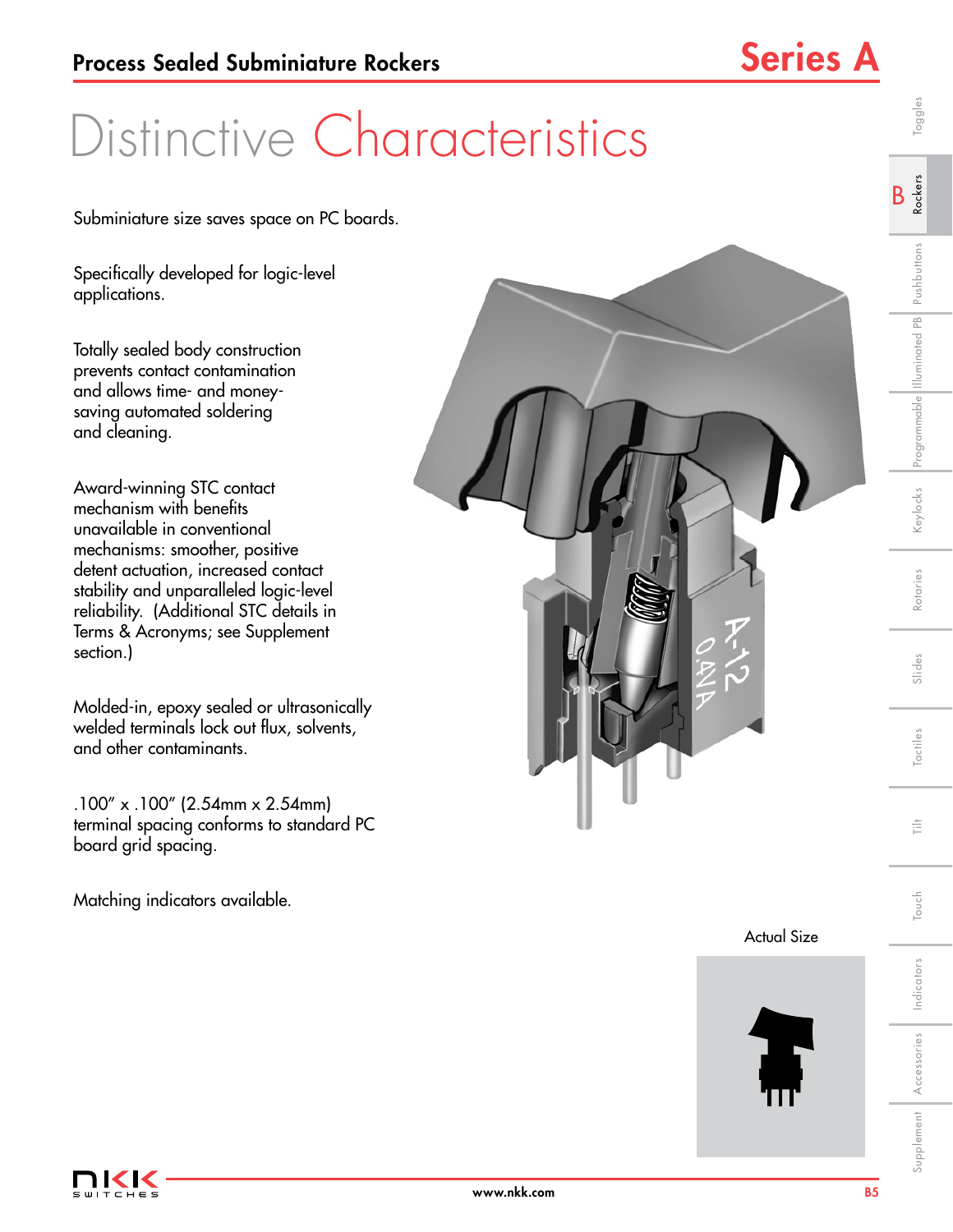

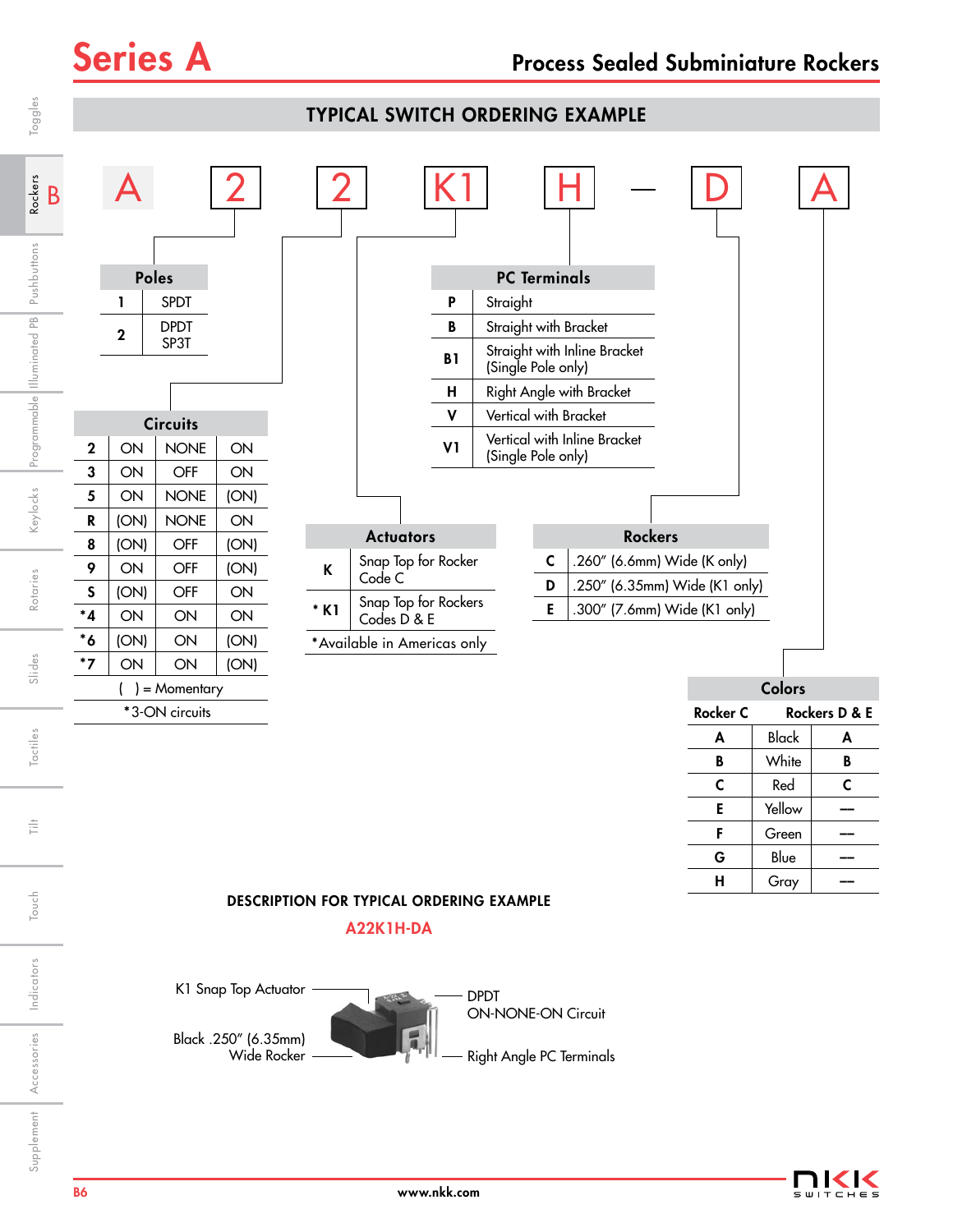| <b>POLES &amp; CIRCUITS</b>                  |                                                                  |                                                 |                                                                       |                                                                            |                                        |                                                 |                                | Toggles                                                         |                                                                 |                                |
|----------------------------------------------|------------------------------------------------------------------|-------------------------------------------------|-----------------------------------------------------------------------|----------------------------------------------------------------------------|----------------------------------------|-------------------------------------------------|--------------------------------|-----------------------------------------------------------------|-----------------------------------------------------------------|--------------------------------|
|                                              |                                                                  |                                                 | <b>Rocker Position</b><br>= Momentary                                 |                                                                            | <b>Connected Terminals</b>             |                                                 |                                |                                                                 | <b>Throw &amp; Schematics</b>                                   | <b>Rockers</b>                 |
| Pole                                         | Model                                                            | Up<br>$Slot -$                                  | Center                                                                | Down                                                                       | Up<br>$Slot -$                         | Center                                          | Down                           | Note:                                                           | Terminal numbers are<br>not actually on the switch.             | B<br>Pushbuttons               |
| SP                                           | A12<br>A13<br>A15<br><b>A1R</b><br>A18<br>A19<br><b>A1S</b>      | ON<br>ON<br>ON<br>(ON)<br>(ON)<br>ON<br>(ON)    | <b>NONE</b><br>OFF<br><b>NONE</b><br><b>NONE</b><br>OFF<br>OFF<br>OFF | ON<br>ON<br>(ON)<br>ON<br>(ON)<br>(ON)<br>ON                               | $2 - 3$                                | <b>OPEN</b>                                     | $2 - 1$                        | <b>SPDT</b>                                                     | 2 (COM)                                                         | Illuminated PB<br>Programmable |
| DP                                           | A22<br>A23<br>A25<br>A <sub>2R</sub><br>A28<br>A29<br><b>A2S</b> | ON<br>ON<br>ON<br>(ON)<br>(ON)<br>ON<br>(ON)    | <b>NONE</b><br>OFF<br><b>NONE</b><br><b>NONE</b><br>OFF<br>OFF<br>OFF | ON<br>ON<br>(ON)<br>ON<br>(ON)<br>(ON)<br>ON                               | $2-3$ 5-6                              | <b>OPEN</b>                                     | $2-1$ 5-4                      | <b>DPDT</b>                                                     | $2^2$ (COM) 5                                                   | Keylocks                       |
|                                              | For 3 Throw (3-On)                                               |                                                 |                                                                       |                                                                            |                                        |                                                 |                                |                                                                 |                                                                 | Rotaries                       |
|                                              |                                                                  |                                                 | <b>Connected Terminals &amp; Schematics</b>                           |                                                                            |                                        |                                                 |                                |                                                                 | <b>External Connection</b>                                      |                                |
| Pole                                         | Model                                                            |                                                 | Up<br>ON<br>(ON)<br>ON                                                |                                                                            | <b>Center</b><br>Down                  |                                                 | The SP3T                       |                                                                 | Slides                                                          |                                |
| <b>SP</b>                                    | A24<br>A26<br>A27                                                |                                                 |                                                                       |                                                                            | ON<br>ON<br>ON                         |                                                 | ON<br>(ON)<br>(ON)             | model<br>utilizes a<br>double<br>pole base.                     | (out) $\rightarrow$<br>$+$ (out)<br>山<br>$\Delta$ 4<br>Common   | Tactiles                       |
|                                              |                                                                  | External<br>Connection <sub>7</sub><br>$2$ (in) |                                                                       | External<br>Connection <sub>7</sub><br>$2$ (in)                            |                                        | External<br>Connection <sub>7</sub><br>$2$ (in) |                                | (in)<br>External<br>connections<br>must be made<br>during field | ń<br><b>External</b><br>$\Box$ 6<br>Conn<br>$\rightarrow$ (out) | $\frac{+}{1-}$                 |
|                                              |                                                                  | $1$ (out)                                       | 3 4 (out) 6 (out)<br>$2-3$ 5-6                                        |                                                                            | 1 (out) 3 4 (out) 6 (out)<br>$2-3$ 5-4 | 1 (out)                                         | 3 4 (out) 6 (out)<br>$2-1$ 5-4 | installation.                                                   |                                                                 | Touch                          |
|                                              |                                                                  |                                                 |                                                                       |                                                                            |                                        | <b>ACTUATORS</b>                                |                                |                                                                 |                                                                 |                                |
|                                              |                                                                  |                                                 |                                                                       |                                                                            |                                        | K <sub>1</sub>                                  |                                |                                                                 |                                                                 | Indicators                     |
| <b>Snap Top</b><br>For Rocker AT469<br>-26°- |                                                                  |                                                 |                                                                       | <b>Snap Top</b><br>For Rockers AT062<br>$\frac{1}{2}$ . (2.5)<br>and AT066 |                                        |                                                 | $^{[2.5]}_{.098}$<br>-26°-     |                                                                 | Accessories                                                     |                                |
| $(5.0)$<br>.197<br>(4.24)                    |                                                                  |                                                 |                                                                       |                                                                            |                                        |                                                 |                                | Supplement                                                      |                                                                 |                                |
|                                              | ⊂⊣∈⊆                                                             |                                                 |                                                                       |                                                                            |                                        | www.nkk.com                                     |                                |                                                                 |                                                                 | <b>B7</b>                      |

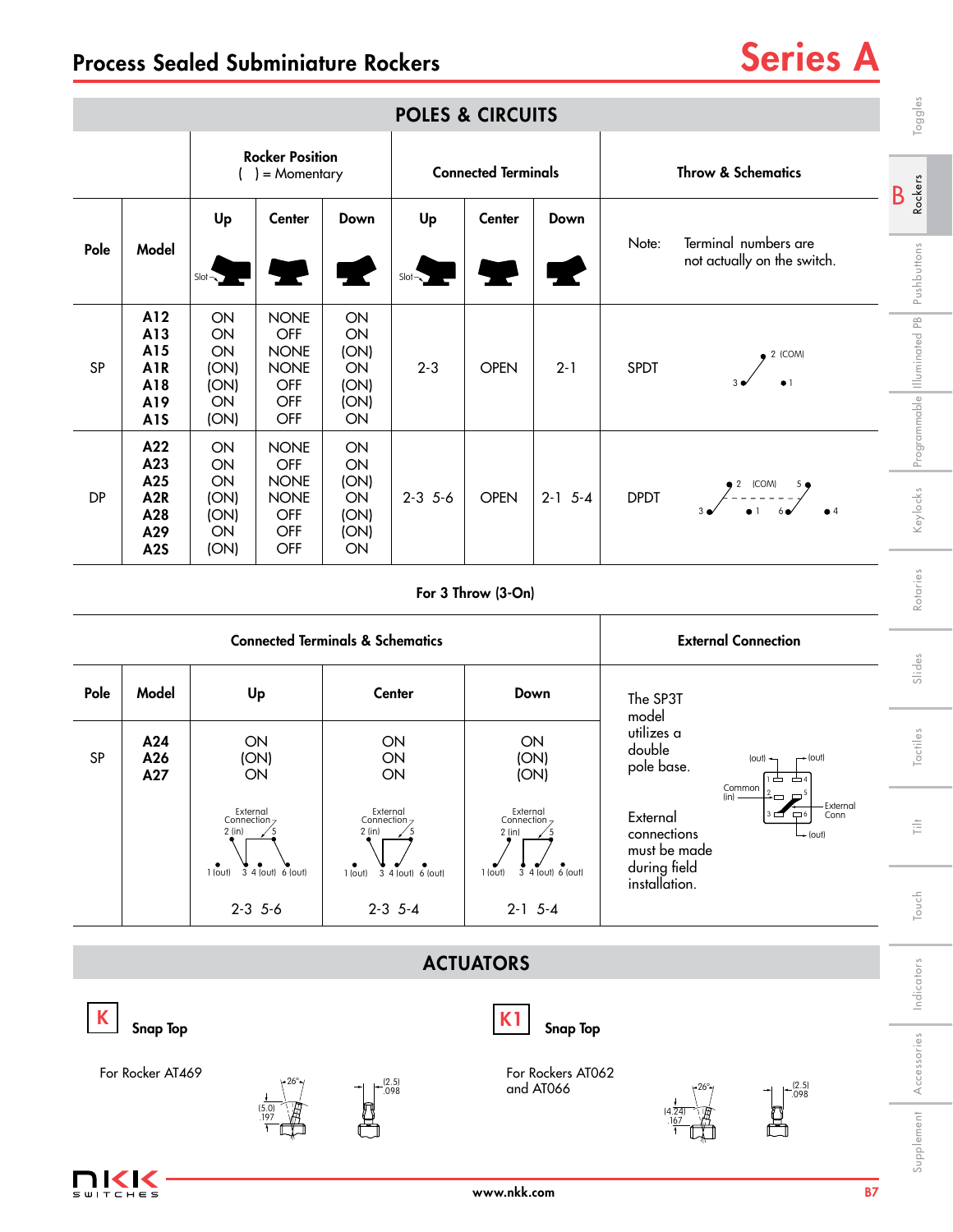$\subset$ 

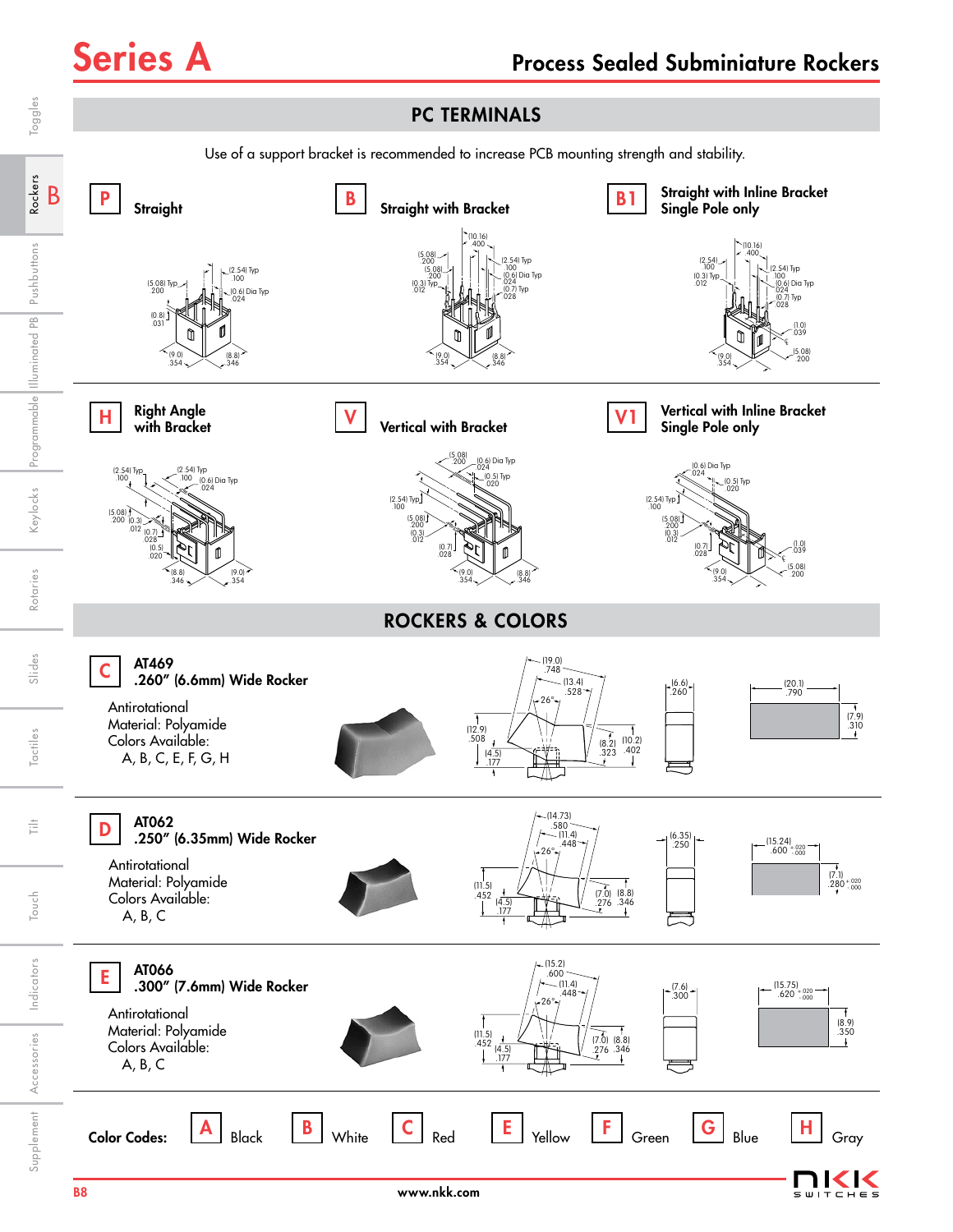—<br>ТСНЕ 5